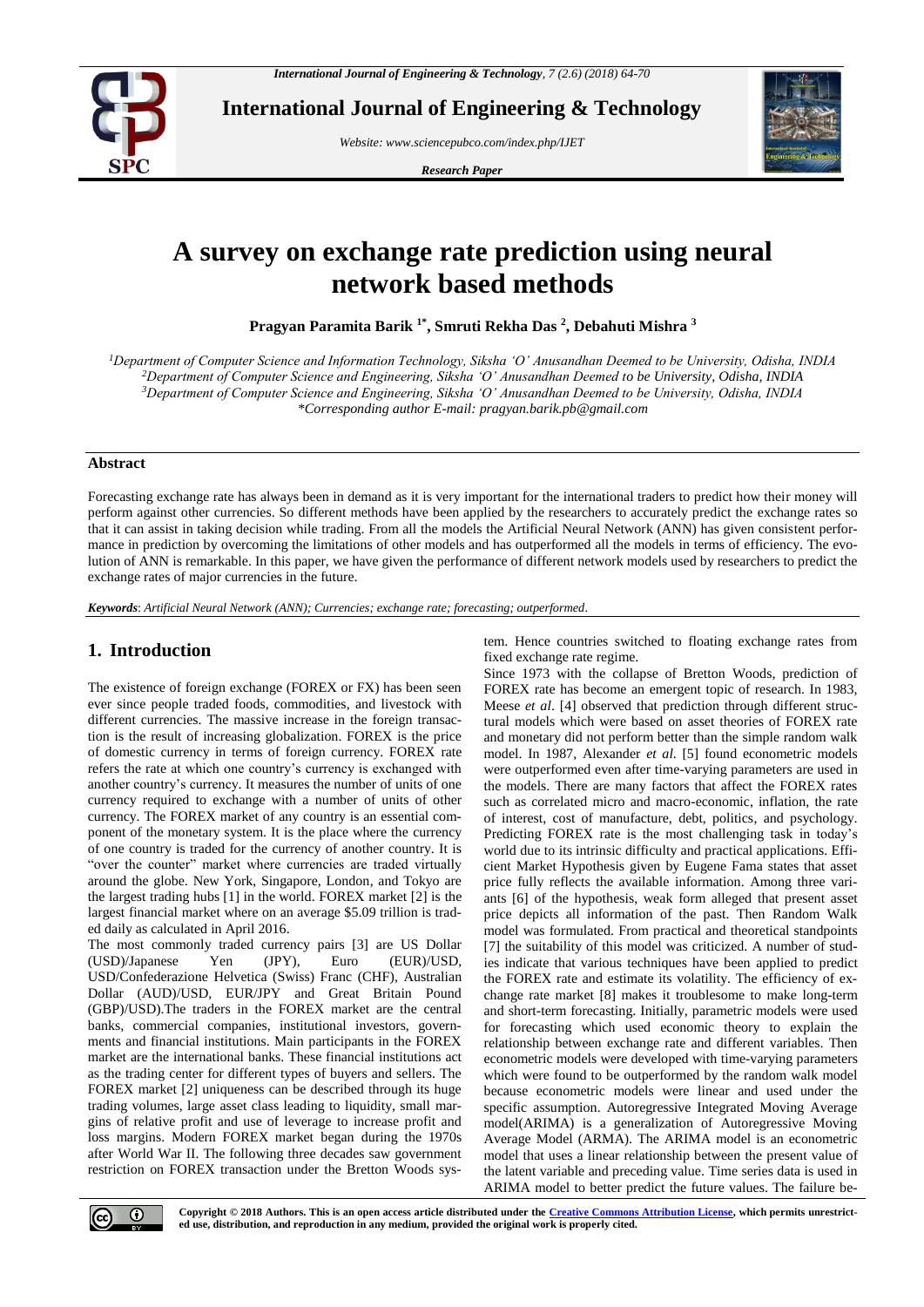hind time series models is it is highly nonlinear. The variance and mean of the series vary over time. Engle [9] and Bollerslev [10] introduced Autoregressive Conditional Heteroscedasticity (ARCH) models to overcome the problem of high nonlinearity of time series model. Then ARCH models were improvised with a different implementation. In the last few decades with the emergent of different techniques in Artificial Intelligence and high computational power of computers, the non-parametric models like ANN and Support Vector Machine (SVM) are widely used.

Since now many researchers have proposed new models or an improvised version of existing model to increase the accuracy of the prediction. According to present-day researchers, linear models like Hidden Markov Model (HMM), Generalized Linear Autoregression and ARIMA Model could not capture the nonlinear relationship. Financial time series data are inconsistent, noisy, chaotic and non-stationary and as we know that historical data has a major role in determining the future prediction so because of complexity, noise and volatility ANN is widely used for prediction. Different techniques in Neural Networks were developed to increase the accuracy level like Back Propagation Neural Network (BPNN), Functional Link Artificial Neural Network (FLANN), Radial Basis Function Neural Network (RBFNN), Recurrent Neural Network (RNN) etc.

The paper is further organized as follows: Firstly, we have discussed the advantages of using neural network techniques and its application in various fields. Then we have analyzed the different neural network techniques used by researchers to predict the FOREX rates. Lastly, we have concluded whether neural network techniques have given better prediction result compared to traditional techniques.

# **2. Literature Survey**

#### **2.1 ANN**

The growing popularity of ANN is due to its ability to handle complex data. ANN appears to be a recent development but it has been developed before the invention of computers. Now due to growth in computational power of computers and advancement in technology ANN is used in various fields like medicine for modeling and diagnosing the cardiovascular diseases, diagnosis of hepatitis, electronic noses-detection, and reconstruction of odors, business for sales forecasting, marketing, credit evaluation etc. Examples of some more specific paradigms are undersea mining, texture analysis, hand-written word recognition and facial recognition. ANN is inspired by the working principle of the human neuron. The first neuron was developed by McCulloch in the year 1943. The use of neural networks grew because of its capability to derive meaningful information from imprecise data, extract patterns and detect trends that were impossible for human because of complexity in data. Other advantages are its adaptive feature which means it has the ability to do task based on the training given, self-organization, real-time operation, and fault tolerant. The ability to create its own organization based on the training received is called self- organization. The neural network is an interconnected network of processing elements or nodes called neurons. A simple Neuron consists of the input layer, neuron, and an output layer. Neuron learns through training. After training, they are tested by giving a new set of data. Neural Network Regression (NNR) models have proven to be an alternative to linear and traditional methods. Refenes *et al*. in 1993 used the period 1984-1992 and developed a neural network hybrid model which concluded that neural network is superior to traditional models. But Tyree *et al*. [11] in 1995 found random walk model to be more effective than NNR models. Later on, Shazly *et al*. [12] in 1997 compared the forward rate of GBP, Deutschmark (DEM) and JPY against a common currency using weekly data from 1988- 1994. They found that neural networks beat the forward rate both in terms of accuracy and correctness. To evaluate the models on the basis of the correctness of sign and trading performance Yao *et*  *al*. [13] in 1996 forecasted the exchange rates of GBP, DEM, JPY, CHF, AUD against USD from 1984-1995 using weekly data. They confirmed that NNR models give higher correctness of assign and consequently give higher returns. Dunis *et al*. [14] in 2002 determined that NNR models do add value to the forecasting process. They took daily data from 17 October 1994 to 18 may 2000 for insample estimation and from 19 May 2000 to 3 July 2001 for outof-sample forecasting of EUP/USD exchange rates which clearly showed that NNR models confirm the potential of accurate forecasting. Lisi *et al.* [7] have compared the performance of neural networks and chaotic models over common data sets and variables. It is an attempt to verify whether they can predict better under the same experimental condition. The monthly exchange rates of four major European currencies (DEM, Italian Lira French Franc, and GBP) are taken for the study against American Dollar from 1973 to 1995. The prediction performance is determined by Normalized Mean Square Error (NMSE). The results show that both models perform better than random walk model and neural network perform slightly better than the chaotic model. In 2004 a hybrid model for predicting exchange rate was developed [8] which involves two stages. Here parametric techniques like vector autoregressive (VAR), ARIMA and co-integration techniques are used with nonparametric techniques like support vector regression (SVR) and ANN which exhibited that input selection is very important. ARIMA with co-integration analysis was used for input selection process and after a number of inputs were determined ANN and SVR are applied. Time series technique uses the different assumption of data. So estimation and forecasting are based on assumptions. This two-stage hybrid model was developed to overcome this drawback. Philip *et al.* [15] used ANN for FOREX prediction with the consideration of existing HMM to correct some of the problems like uncertainty and instability nature of FOREX data. The model was designed in two phases: training and forecasting. Back-propagation was used for training and to learn the model how to approximate. Multilayer Perceptron Network (MLP) was used for prediction. The datasets were taken from oanda website. FOREX rate of major currencies like USD, EUR, GBP and YEN, was forecasted against Nigerian Money (Naira). It is observed that the ANN model outperformed HMM. In recent years researchers are using hybrid model and ensemble models to combine the features of all computational intelligent methods to enhance the prediction accuracy. Ravi *et al.* [16] have proposed an ensemble model using BPNN, Wavelet neural network, Multivariate adaptive regression splines, SVR, Dynamic evolving Neuro-fuzzy inference system, Group method of Data handling (GMDH) and Genetic programming (GP). USD is forecasted with respect to DEM, YPY, and GBP. The performance of all methods is compared with NMSE and directional statistics. GMDH and GP yielded best results overall currencies. Dunis *et al*. [17] in 2010 evaluated daily data from 2000-2009 in which the period from 2007- 2009 (financial crisis period) was taken as out-of-sample testing. The aim was to check whether neural network models are still superior to all another model for forecasting EUR/USD exchange rates. MLP, RNN and Higher Order Neural Network are compared against a random walk and ARMA model. The result showed that still, neural networks remained superior to traditional methods. Recent works in forecasting exchange involve accuracy in prediction. Erdogan *et al*. [18] have EURO and Turkish Lira (TRY) exchange rates. For accurate prediction, ANN with backpropagation is used. The accuracy of neural networks is affected by several factors. To acquire higher performance the number of neurons were changed and seen, transfer function and learning algorithms were changed. The results obtained were compared with mean squared error and found that forecast values were very close to the original ones. Researchers are experimenting ANN with different techniques to get an accurate result. Lima *et al*. in [19] have used ANN and hybrid Neuro-Fuzzy system (ANFIS) to forecast the future rate of the FOREX market. They have used MLP to forecast the fluctuation of the exchange rate and ANFIS model is used to predict the exchange rate of USD/INR for next day. The model forecasts the trend of the FOREX market and the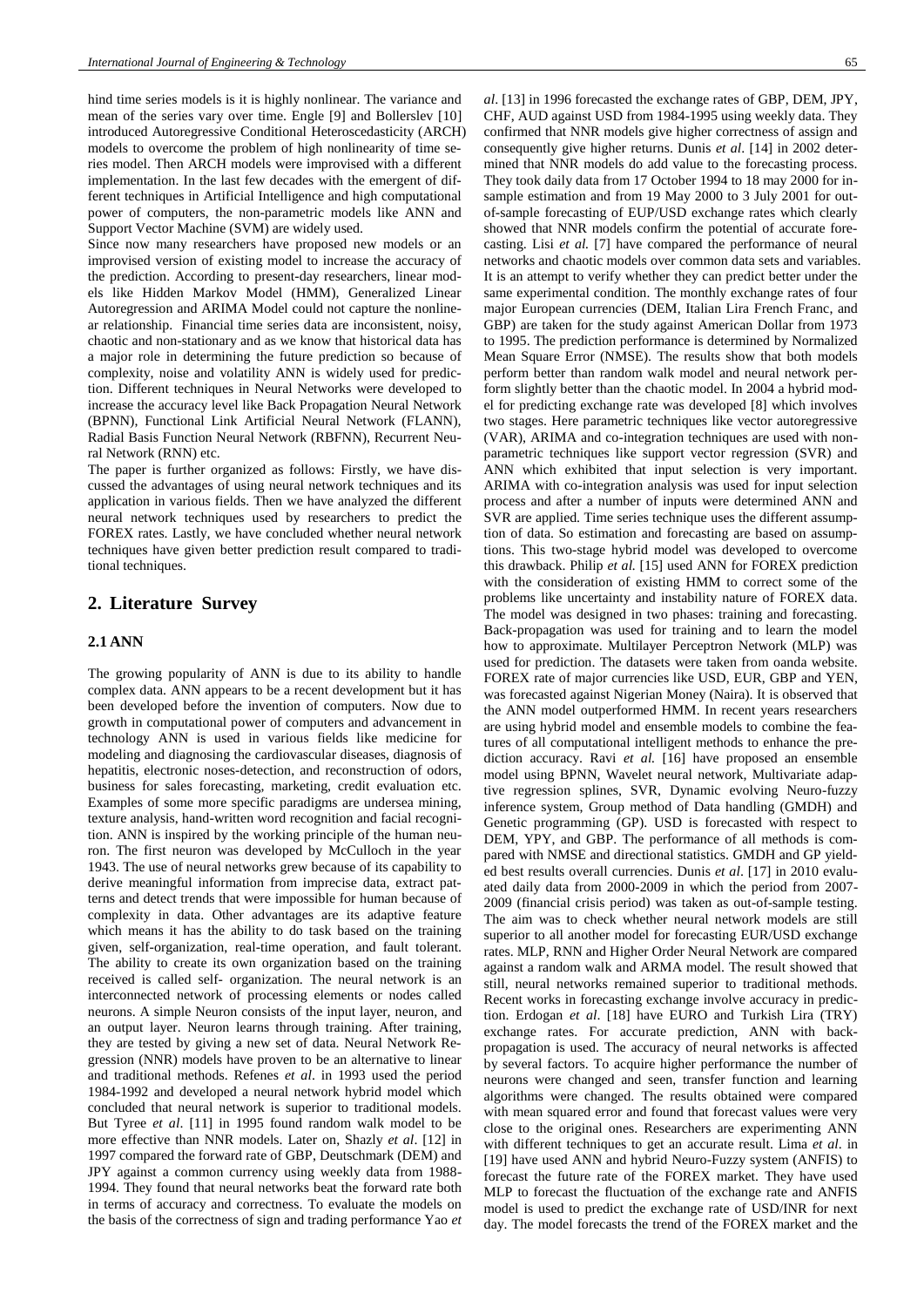exchange rate for the next day with high accuracy. Further, a model can be developed to combine the output of ANN with the input of ANFIS to make prediction more accurate. Svitlana Galeshchuk in 2015 [20] used daily, monthly and quarterly exchange rates of USD/JPY, EUR/USD and GBP/USD. The results obtained show that short-term forecasting method used for prediction gives better accuracy and the method can be used in forecasting time series data using neural networks.

Researchers [21-24] have proposed different ANN models to forecast the currency exchange rates and have concluded that the proposed models have outperformed the conventional model taken for comparison. (Table 1)

| <b>Authors</b> | <b>Currency used</b> | <b>Models</b> used | <b>Findings</b>                    |
|----------------|----------------------|--------------------|------------------------------------|
| Ashok          | <b>DEM/USD</b>       | $ANN +$            | Proposed model                     |
| K.Nag et       | YEN/USDUSD/          | GA                 | outperforms nonlin-                |
| al.            | <b>GBP</b>           |                    | ear statistical models             |
|                |                      |                    | like ARCH and its                  |
|                |                      |                    | types                              |
| He Ni et       | USD/GBP              | Hybrid model       | Model results are                  |
| al.            |                      | $(RSOM +$          | improved over                      |
|                |                      | $SVR + GA$ )       | <b>GARCH</b>                       |
| Chakra-        | <b>INR/USD</b>       | <b>ANN</b>         | <b>ANN</b> beats linear            |
| dara           |                      |                    | autoregression and                 |
| panda et       |                      |                    | random walk                        |
| al.            |                      |                    |                                    |
| Gioginan       | GBP/USD              | <b>ANN</b>         | and architec-<br>Input             |
| g Zhang        |                      |                    | selection<br>ture<br><sup>is</sup> |
| et al.         |                      |                    | important                          |

**Table 1:** Findings of the model using ANN technique

#### **2.2 BPNN**

ANN is an effective model for forecasting because of its capability to approximate a continuous function to any desired accuracy. It is important to determine an appropriate network structure so that the function can be approximated well. A single layer network cannot approximate well and the complex network can overfit the data. Multilayer feedforward network is commonly used. A multilayer feed-forward network has many hidden layers between input and out layer. It can solve the more complicated problem. Training a multilayer network is difficult. BPNN was first proposed by Rumelhart and McClelland in the year 1985. ANN can be designed in two ways: feed-forward or feedback. Back-propagation networks are the type of feedback network where inputs are taken from the preceding layer and output is given to the next layer. It consists of the input layer, hidden layers, and an output layer. If the desired output does not match with the actual output then weights are readjusted to lessen the difference. The process continues until the error is less than the desired limit. The hidden layer in BPNN plays an important role in BPNN. It empowers the ANN to extract patterns and generalize. If the hidden layer is large then it can bereave the network of its generalizing ability when the network starts memorizing and if is small then it can reduce the accuracy of recall. Carney *et al*. [25] predicted exchange rates of DEM, GBP, Swedish krona, and USD. He suggested that neural networks perform better than conventional models. Kamruzzaman *et al*. [26] proposed an ANN-based model to predict the exchange rate of six foreign currencies against the Australian dollar (AUD). They used three learning algorithms: Scaled Conjugate Gradient (SCG), Standard Back Propagation and Back-propagation with Bayesian Regularization. All models outperformed ARIMA model and SCG based model performed the best. In 2012 Suresh Kumar Sharma *et al*. [27] have used BPNN to predict USD/INR exchange rates where the input to the neural network is moving an average of USD/INR. The results show that ANN is a good forecaster in exchange rate prediction. According to Meng *et al*. [28], a majority of researchers have focused on forecasting. It becomes a difficult task for others to make a trading decision. Therefore, they have developed an automated trading system based on BPNN. Exchange rate prediction was done with a single hidden layer feed forward network. Then based on prediction results trading rules

were formulated and parameters were optimized based on the profitability performed on EUR/USD and GBP/ USD separately. The system is trained and tested and it showed that the BPNN Expert Advisor can successfully get consistent profit for a limited time. Lavanya *et al*. [29] have used various Back-Propagation algorithms like Resilient Back Propagation, Variable Learning Rate Back Propagation, Fletcher-Powell Conjugate Gradient, Polak-Ribiere Conjugate Gradient, with Powell/Beale restarts, SCG, BFGS Quasi-Newton, One Step Secant and Levenberg-Marquardt (LM). LM based algorithm predicted the exchange rates between AUD/YEN more accurately than other algorithms. Chandar *et al*. [30] in 2015 have applied five different ANN based learning algorithms: Batch gradient descent with momentum, Batch gradient descent, Variable Learning Rate Back-propagation, Resilient Back-propagation and LM for predicting FOREX rates of INR against four currencies: PS, USD, EURO, and JPY. The results show that LM forecasts more accurately. Thakur *et al*. [31] in the year 2015 examined the data between January 2000 and December 2012 to predict the inflation of India using a prediction model based on feed forward back propagation neural network (FBNN) model. The results were compared with other forecasting agencies and found that proposed model gives almost accurate prediction. Similarly Murthy in 2016 [32] used FBNN model with gradient descent approach using LM algorithm to predict the daily exchange rate of USD/INR and compared the results against MSE, Mean Absolute Error, Directional Accuracy. From the results it was concluded that neural networks gave good prediction during the crisis period. Then in 2017 Chen *et al*. [33] forecasted the exchange rates of USD/INR during the inflation period using FBNN model from January 2001 to December 2014 and compared with actual forecasted value. After that they used the model to forecast the exchange rates for the year 2015 and it proved to be the most accurate and effective model.

Researchers [34-37] have proposed models using BPNN technique to increase the prediction accuracy of different currencies exchange rates and found that the models perform better when trained with Back-Propagation algorithms. (Table 2)

| <b>Authors</b> | <b>Currency</b>    | <b>Models</b> used        | <b>Findings</b>       |
|----------------|--------------------|---------------------------|-----------------------|
|                | used               |                           |                       |
| Sun Ye         | <b>RMB</b>         | <b>BPNN</b>               | <b>BPNN</b> forecast  |
|                |                    |                           | is precise and        |
|                |                    |                           | efficient and         |
|                |                    |                           | RMB will ap-          |
|                |                    |                           | preciate in           |
|                |                    |                           | future                |
| Rudra P.       | <b>INR</b> against | <b>Feed Forward</b>       | Proposed model        |
| Pradhan        | GBP, EURO,         | <b>BPNN</b>               | predicts accu-        |
| et al.         | JPY(Daily          |                           | rately                |
|                | and monthly        |                           | both daily and        |
|                |                    |                           | monthly data          |
| Yu et al.      | <b>EUR/USD</b>     | Exponential               | Hybrid model          |
|                | and JPY/USD        | $Smoothing + BPNN$        | performs better       |
|                |                    |                           | than individual       |
|                |                    |                           | models                |
| Chandar        | <b>INR</b> against | <b>BPNN</b> (trained with | <b>Resilient Back</b> |
| et al.         | PS, USD,           | variable learning         | Propagation           |
|                | EURO, and          | rate Back Propaga-        | gives closer          |
|                | <b>JPY</b>         | tion, Batch gradient      | prediction for        |
|                |                    | descent, resilient        | all four curren-      |
|                |                    | Back Propagation,)        | cies                  |

**Table 2:** Findings of the model using BPNN technique

#### **2.3 FLANN**

In the recent days, forecasting the financial market is tedious work and it has been observed that there is a lot of improvement in exchange rate prediction. It is evident from the study of existing models that many evolutionary techniques have been applied for this. The use of Multilayer ANN (MLANN) can be seen very often. But it involves certain issues which led to the development of FLANN based models. The first issue is MLANN involves more computation. Second issue [38] is the accuracy of existing tech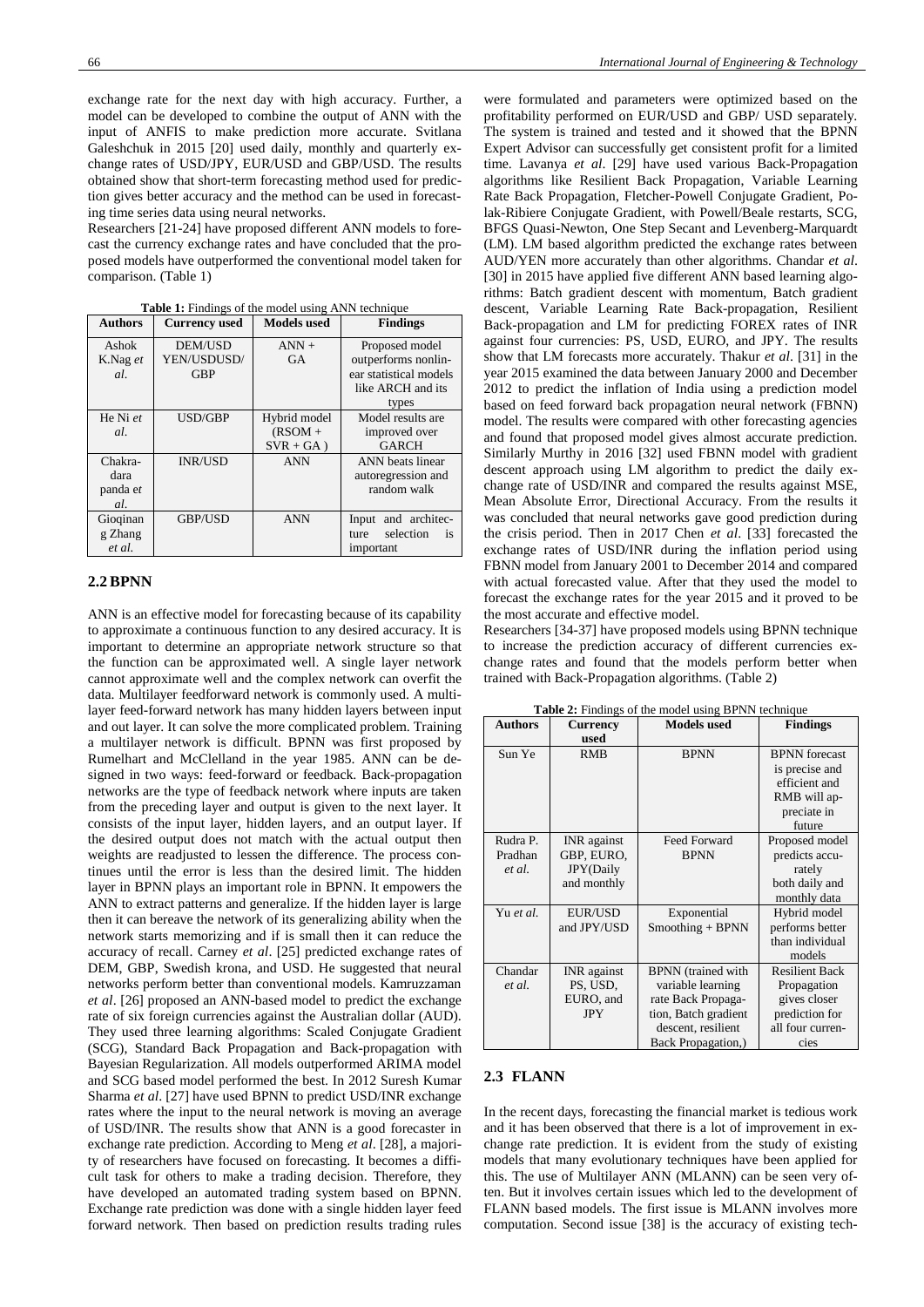niques. Therefore FLANN was developed as it is simple, efficient, has less computation and better forecasting ability. FLANN is a single layer neural network with nonlinear input and single neuron at the output, first proposed by Pao [39] in 1989. In compared to MLANN this network structure is simple and involves fewer computations. Each input in the FLANN network undergoes functional expansion. In the functional block, a nonlinear input is generated which causes the input vector to increase dimensionally. Introducing nonlinearity to the input helps to reduce the computational load. Majhi *et al*. [38] keeping in view the accuracy, less number of computation, and fast forecasting, developed an efficient and low complexity forecasting model for exchange rate prediction. They have developed two nonlinear adaptive models: FLANN and cascaded FLANN (CFLANN). They have used both the models to forecast the exchange rate between USD and three other currencies: GBP, INR, and JPY. The prediction is done one, three, six and twelve months ahead and the results of two models have been compared with Least Mean Square (LMS) model. It is observed that CFLANN outperformed FLANN and LMS models. Researchers are more focusing on accuracy. Thus a lot of optimization techniques are being used like CRO which is based on the nature of chemical reactions. Sahu *et al*. [40] have used CRO based forecasting model to predict exchange rates of USD against INR, JPY, and EURO. Two different techniques have been compared such as FLANN with LMS and CRO based FLANN with LMS. It was observed that CRO based FLANN produced a better result. FLANN model was seen in stock price prediction when Patra *et al*. [41] developed a FLANN based prediction system. The use of FLANN model can be widely seen in forecasting of the financial market. Anish *et al*. [42] have used FLANN based technique for predicting net asset value (NAV). Researchers in NAV prediction show that there is a need for efficient forecasting model that involves less computation as MLANN and GA they are very time-consuming. Thus the authors have used FLANN model to dig out patterns hidden in the mutual funds. Performance is evaluated an using RMSE, Mean absolute percentage error and MSE. It is concluded that FLANN shows better results.

Different hybrid models have been implemented using FLANN model by researchers [43-46] and the proposed models have predicted the exchange rates of various currencies accurately. (Table 3)

| <b>Table 3:</b> Findings of the model using FLANN technique |  |
|-------------------------------------------------------------|--|
|-------------------------------------------------------------|--|

| <b>Authors</b> | <b>Currency</b><br>used | <b>Models</b> used | <b>Findings</b>          |
|----------------|-------------------------|--------------------|--------------------------|
| Hua et al.     | <b>USD</b>              | Hybrid             | FLANN-KR model           |
|                | against                 | model              | outperformed Adap-       |
|                | GBP, INR,               | (FLANN+KR)         | tive Exponential         |
|                | <b>JPY</b>              |                    | Smoothing method         |
|                |                         |                    | and FLANN model          |
| Jena et        | USD to                  | Knowledge-         | <b>KGANN</b> predicts    |
| al.            | GBP and                 | guided ANN         | more accurately than     |
|                | <b>INR</b>              | $(KGANN) =$        | individual FLANN         |
|                |                         | $LMS + FLANN$      | and LMS                  |
| Rout et        | USD                     | Recurrent          | Proposed model pre-      |
| al.            | against                 | <b>FLANN</b>       | dicts better than exist- |
|                | INR, GBP,               |                    | ing LMS and FLANN        |
|                | <b>JPY</b>              |                    |                          |
| Majhi et       | USD to                  | Wilcoxon ANN       | WANN and                 |
| al.            | INR, GBP.               | (WANN) and         | WFLANN offer con-        |
|                | and JPY                 | <b>WFLANN</b>      | sistent prediction and   |
|                |                         |                    | WFLANN offer low         |
|                |                         |                    | complexity               |

# **2.4 RBFNN**

Due to the volatility of the financial market and several factors affecting the market decide, the forecasting of the financial market is still an active field of research. Every time researchers are trying to come up with efficient models that will give an accurate prediction of exchange rate movements. But, the FOREX market is so efficient in itself that it has become a bottleneck for the practitioners and econometricians. ANN has been used in various fields like

monitoring, control, classification, and prediction and RBFNN is effective in prediction of financial time series. The use of RBF has been seen in the different field of research like speech recognition, radar target recognition, speaker identification etc. Then researchers in financial forecasting came with models with RBF. The hidden layer in RBFNN [47] differs from other neural networks. Each node here represents a data cluster with a predefined radius. Each node measures the distance from input vector to its center. Then with some basic function, the calculated distance is transformed and the result is given as an output from the node. As the output layer consists of one node so all the outputs of the previous layer are added and final output is produced.

Recently in 2017 Sun *et al*. [48] have applied RBFNN to forecast exchange rates of USD/EUR, USD/CHY and JPY/USD as RBFNN has the ability to detect the complex nonlinear relationships between dependent and independent variables. The learning algorithm used in the model uses a diverse dataset for training to adapt itself quickly to the new exchange data rate. The authors have used Generalized Regression Neural Networks (GRNNs) which is a kind of RBFNN that are often used for approximation and the results obtained were more accurate. Researchers [49] have compared the performance of heteroscedastic models, MLP and RBF network models where they found that among heteroscedastic models TGARCH and IGARCH are better than other models and in neural network models RBF do considerably better than MLP. But overall neural network models can be productively used to approximate the conditional volatility of exchanges rates (GBP/USD, DEM/USD, JPY/USD, INR/USD and EUR/USD). Yu *et al*. [50] in 2006 gave a reliability-based RBF ensemble model based on the research background that the results of ensemble network outperform the individual networks. The output of ensemble network is the combined outputs of several neural networks often aggregated which enhances the accuracy. Later in 2008 [47], they have employed a multistage nonlinear RBFNN ensemble forecasting model for forecasting the exchange rates of USD against GBP, EURO, JPY and DEM as feed-forward neural networks have one major drawback that their learning process is time-consuming. They have proposed a multistage process to develop an ensemble learning procedure because the existing ensemble learning models focused on ensemble strategy rather than a learning process. The results show that prediction using the multistage model gives better results. Forecasting of Financial market future values is a difficult task. Since EUR/USD H1 spot exchange rate has the highest traded volumes and highest amount of price change so Pavel Sedek in 2015 used RBFNN to forecast the exchange rate. He concluded from the results that it is appropriate for short-term (1 hour) prediction as it gives almost accurate result but it is not suitable for longer prediction.

RBFNN was used along with other techniques [51-55] where the proposed model provided more accuracy than using the only RBF for prediction of exchange rates. (Table 4)

| <b>Authors</b> | <b>Currency</b> | <b>Models</b> used           | <b>Findings</b>  |
|----------------|-----------------|------------------------------|------------------|
|                | used            |                              |                  |
| Kia et al.     | EUR/USD         | Hybrid model ( $MLP +$       | Final result of  |
|                |                 | $RBF + ARIMA$                | prediction is    |
|                |                 |                              | better than      |
|                |                 |                              | results of       |
|                |                 |                              | individual mod-  |
|                |                 |                              | els              |
| Georgios       | EUR/USD.        | <b>Adaptive RBF-Particle</b> | ARBE-PSO         |
| Serm-          | EUR/GBP,        | <b>Swam Optimization</b>     | outperforms K    |
| pinis et       | EUR/JPY         | (ARBF-PSO)                   | nearest neigh-   |
| al.            |                 |                              | bor, ARIMA,      |
|                |                 |                              | moving average   |
|                |                 |                              | convergence/     |
|                |                 |                              | divergence       |
|                |                 |                              | model            |
| Ajit           | USD, EU-        | Functional Link and          | FLRBF provide    |
| Kumar          | RO, Cana-       | Radial Basis function        | significant      |
| Rout et        | dian Dollar.    | (FLRBF) and LM               | prediction accu- |
| al.            | AUD, INR        | learning algorithm           | racy in all ex-  |

**Table 4:** Findings of the model using RBFNN technique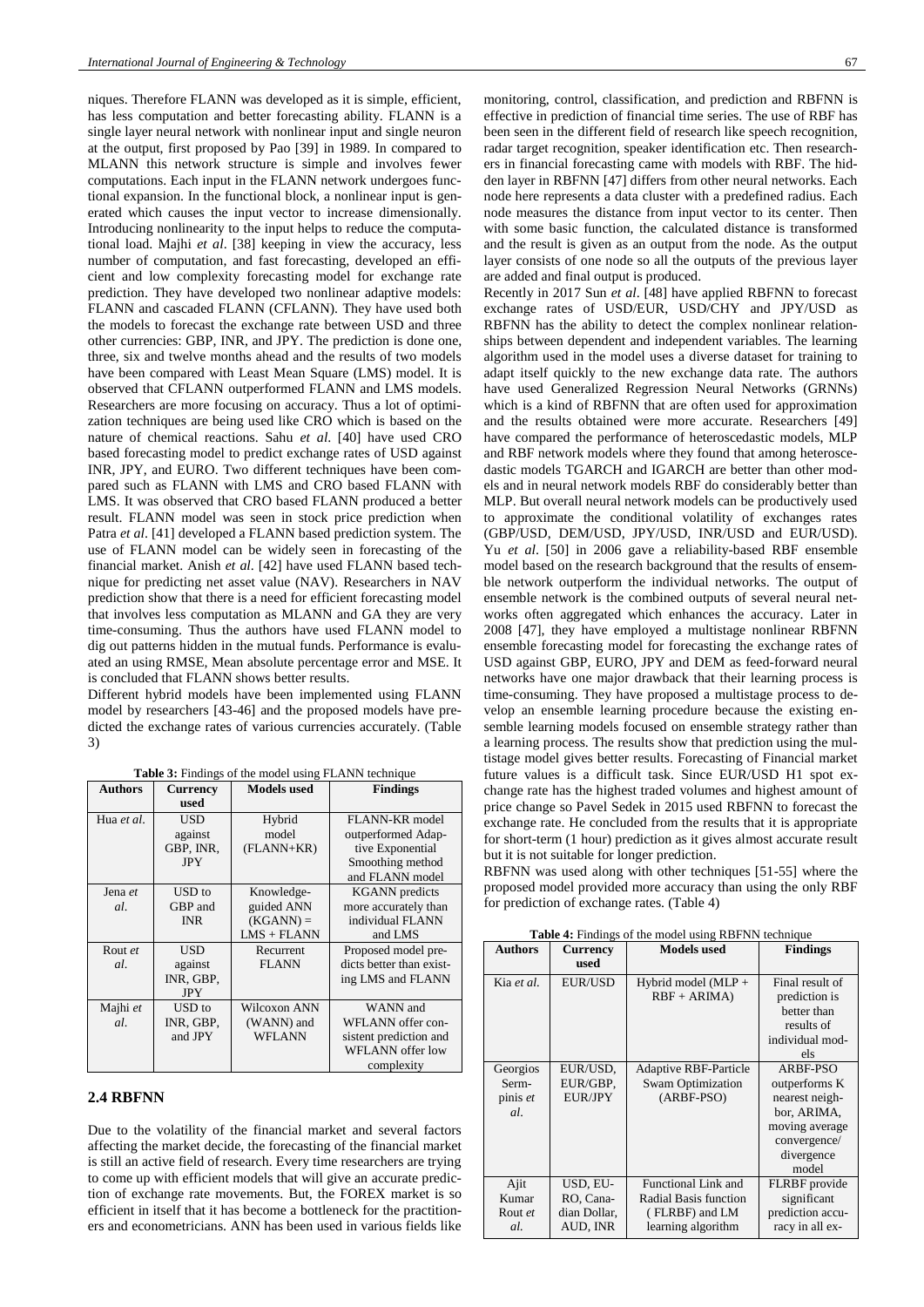|          |                |                         | change rates       |
|----------|----------------|-------------------------|--------------------|
|          |                |                         |                    |
|          |                |                         |                    |
| Zhaochen | <b>GBP/CNY</b> | Architecture of         | <b>RBFNN</b> fore- |
| g Liu et | and            | RBFNN, transfer         | caster has given   |
| al.      | <b>USD/CNY</b> | function, input and out | acceptable         |
|          |                | vectors was made with   | performance        |
|          |                | many tests              | and it efficiently |
|          |                |                         | managed the        |
|          |                |                         | uncertainties in   |
|          |                |                         | raw data           |
| Minakhi  | USD/INR,       | <b>RBFNN</b>            | <b>RBFNN</b>       |
| Rout et  | <b>USD/JPY</b> |                         | outperforms        |
| al.      |                |                         | FLANN and          |
|          |                |                         | <b>MLANN</b>       |

# **2.5 RNN**

The recurrent neuron in neural networks helps to accelerate the weights update and makes convergence faster. The greatest advantage of recurrent neurons is that they can remember the learning message which the networks cannot locate in local minima during the training process. The ability to memorize is due to a recurrence of similar patterns present in exchange rate time series. Kuan *et al*. [56] proposed a two-step procedure in 1995 to select feed-forward and recurrent networks and evaluate their performance in forecasting of exchange rates (USD against GBP, Canadian Dollar, DEM, JPY and Swiss Franc). Unfortunately, from the results, they could derive no conclusion as the forecasting results were mixed. ANNs have the ability to form their own internal models that's why they are mostly used for time series prediction. Back-propagation is a common method to train Feed-Forward Neural Networks. Due to some drawbacks of this method like short-term memory and the tendency of training algorithm to get stuck in local minima RNNs are being used which has the capability of overcoming short-term memory. RNN can store all previous input signals and thus independent on a number of look back steps. So back-propagation cannot be used to train these networks. Hence Erik Hulthenin 2004[57] used RNN trained with Evolutionary Algorithm (EA) to obtain a better series prediction. By using EA during the training the weights of a neuron, the architecture of connection and the size of the network are subjected to change. The EA used by Erik is modified Genetic Algorithm. He concluded that RNN provides better forecast than FFNN. A contradicting concept has been given by Divyapriya *et al*. [58] in 2013where they have compared the efficiency of the Backpropagation algorithm, HMM and RNN algorithm on forecasting of FOREX rates of EUR/USD. According to their study, they drew the conclusion that back-propagation algorithm gives more accuracy in prediction. Saini *et al.*[59] in 2016 compared the performances of FFNN and RNN for forecasting daily exchange rates of INR against four currencies: GBP, USD, EURO and JPY where they found that RNN gave better results than FFNN. The major drawback of RNN is it requires more memory for simulation than back-propagation and more connections. Asare *et al*. [60] in 2016 used RNN to increase the ability of GARCH models to forecast the volatility in return. They have taken monthly Naira/USD exchange rates from January 1991 to January 2016 and also inflation rate from January 1970 to December 2015. The hybrid model developed with simulated volatility series taking extra inputs proved to be the best model for forecasting both exchange rate and inflation rate.

Models using RNN for forecasting [61-64] predict the exchange rates better than other methods and researchers conclude that RNN can be successfully used for forecasting. (Table 5)

| <b>Table 5:</b> Findings of the model using RNN technique |                 |                         |                    |
|-----------------------------------------------------------|-----------------|-------------------------|--------------------|
| <b>Authors</b>                                            | <b>Currency</b> | <b>Models</b> used      | <b>Findings</b>    |
|                                                           | used            |                         |                    |
| Yuxi Ye                                                   | <b>RMB/USD</b>  | RNN: weight             | RNN perform        |
|                                                           |                 | update algorithm        | better than other  |
|                                                           |                 | was deduced by          | methods            |
|                                                           |                 | gradient descent        |                    |
|                                                           |                 | method                  |                    |
| Paolo                                                     | <b>DEM</b>      | Three version of        | RNN can be suc-    |
| Tenti                                                     |                 | <b>RNN</b>              | cessfully applied  |
|                                                           |                 |                         | for forecasting    |
| $Kon-$                                                    | USD against     | Data prepro-            | Neural network     |
| dratenko                                                  | JPY, Swiss      | cessing is done         | predicts the in-   |
| et al.                                                    | Franc, GBP      | with Kolmogorov-        | crement sign with  |
|                                                           | and EURO        | Smirnov test and        | high probability   |
|                                                           |                 | $R/S$ -analysis         |                    |
|                                                           |                 | before developing       |                    |
|                                                           |                 | <b>RNN</b>              |                    |
| Mehreen                                                   | AUD against     | <b>Recurrent Carte-</b> | <b>RCGPANN</b>     |
| Rehman                                                    | IDR, JPY,       | sian General            | proved to be com-  |
| et al.                                                    | CAD, NZD,       | Programming             | putationally effi- |
|                                                           | <b>KRW</b>      | evolved ANN             | cient and accurate |
|                                                           |                 | (RCGPANN)               | model              |

# **3. Conclusion**

It is evident from the review that ANN has proven to be the effective model till date. The ability of ANN to handle complex data, not considering any assumptions, approximate continuous measurable data, and adaptive nature has popularized the use of ANN in every field of research. Many researchers have compared ANN with all other models and found that ANN proved to beat them in terms of accuracy. ANN has given impeccable results in spite of various factors affecting the volatile financial market and justified very well that it can be used in exchange rate forecasting. Now researchers are more focused on enhancing the accuracy of forecasting by developing a model using evolutionary optimization learning techniques.

## **References**

- [1] Largest trading trading hubs https://www.investopedia.com/terms/f/foreign-exchange.asp
- [2] Foreign Exchange Market https://en.wikipedia.org/wiki/Foreign\_exchange\_market
- [3] Foreign Exchange Market https://en.wikipedia.org/wiki/Foreign\_exchange\_market
- [4] Richard A. Meese, and Kenneth Rogoff. "Empirical exchange rate models of the seventies: Do they fit out of sample?." *Journal of international economics* 14, no. 1-2 (1983): 3-24.
- [5] Don Alexander and Lee R. Thomas III. "Monetary/Asset models of Exchange Rate Determination: How well have they Performed in the 1980's?." *International Journal of Forecasting* 3, no. 1 (1987): 53-64.
- [6] Efficient Market Hypothesis https://en.wikipedia.org/wiki/Efficientmarket\_hypothesis#cite\_note-7
- [7] Francesco Lisi and Rosa A. Schiavo. "A comparison between neural networks and chaotic models for exchange rate prediction." *Computational Statistics & Data Analysis* 30, no. 1 (1999): 87-102.
- [8] Huseyin Ince and Theodore B. Trafalis. "A hybrid model for exchange rate prediction." *Decision Support Systems* 42, no. 2 (2006): 1054-1062.
- [9] Robert F. Engle. "Autoregressive conditional heteroscedasticity with estimates of the variance of United Kingdom inflation." *Econometrica: Journal of the Econometric Society* (1982): 987-1007.
- [10]Tim Bollerslev. "Generalized autoregressive conditional heteroskedasticity." *Journal of Econometrics* 31, no. 3 (1986): 307-327.
- [11]Erik W. Tyree and J. A. Long. "Forecasting currency exchange rates: neural networks and the random walk model." In *City University Working Paper, Proceedings of the Third International Conference on Artificial Intelligence Applications*. 1995.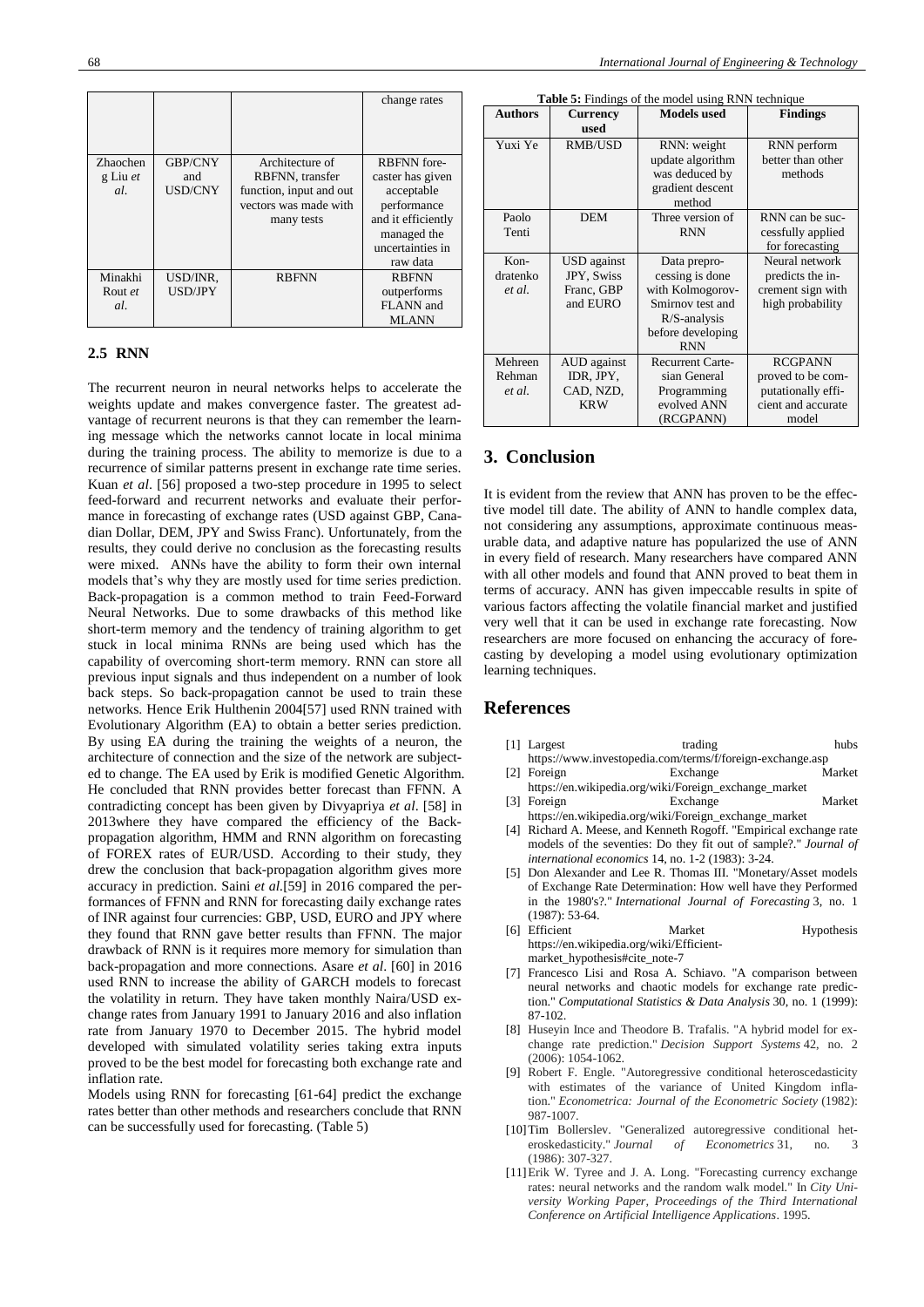- [12]Mona R. El Shazly and Hassan E. El Shazly. "Comparing the forecasting performance of neural networks and forward exchange rates." *Journal of Multinational Financial Management* 7, no. 4 (1997): 345-356.
- [13]JingtaoYao,Hean-Lee Poh, and Teo Jasic. "Foreign exchange rates forecasting with neural networks." In *International Conference on Neural Information Processing (Hong Kong*. 1996.
- [14]Christian Dunis and Mark Williams. "Modelling and trading the EUR/USD exchange rate: Do neural network models perform better?." *Derivatives use, trading and regulation* 8, no. 3 (2002): 211-239.
- [15]Adewole Adetunji Philip, Akinwale Adio Taofiki, and Akintomide Ayo Bidemi. "Artificial neural network model for forecasting foreign exchange rate." *World of Computer Science and Information Technology Journal* 1, no. 3 (2011): 110-118.
- [16]V. Ravi, Ramanuj Lal, and N. Raj Kiran. "Foreign exchange rate prediction using Computational Intelligence Methods." *International Journal of Computer Information Systems and Industrial Management Applications* 4 (2012): 659-670.
- [17]Christian L. Dunis, Jason Laws, and Ulrike Schilling. "Currency trading in volatile markets: Did neural networks outperform for the EUR/USD during the financial crisis 2007–2009?." *Journal of Derivatives & Hedge Funds* 18, no. 1 (2012): 2-41.
- [18]Olcay Erdogan and Ali Goksu. "Forecasting Euro and Turkish Lira Exchange Rates with Artificial Neural Networks (ANN)." *International Journal of Academic Research in Accounting, Finance and Management Sciences* 4, no. 4 (2014): 307-316.
- [19]Nathan D' Lima and Shamsuddin S. Khan. "FOREX rate prediction using ANN and ANFIS."
- [20]Galeshchuk, Svitlana. "Neural networks performance in exchange rate prediction." *Neurocomputing* 172 (2016): 446-452.
- [21]Ashok K Nag and Amit Mitra. "Forecasting daily foreign exchange rates using genetically optimized neural networks." *Journal of Forecasting* 21, no. 7 (2002): 501-511.
- [22]He Ni and Hujun Yin. "Exchange rate prediction using hybrid neural networks and trading indicators." *Neurocomputing* 72, no. 13 (2009): 2815-2823.
- [23]Chakradhara Panda and V. Narasimhan. "Forecasting exchange rate better with artificial neural network." *Journal of Policy Modeling* 29, no. 2 (2007): 227-236.
- [24]Gioqinang Zhang and Michael Y. Hu. "Neural network forecasting of the British pound/US dollar exchange rate." *Omega* 26, no. 4 (1998): 495-506.
- [25]J. C. Carney, and Padraig Cunningham. "Neural networks and currency exchange rate prediction." *Foresight Business Journal* (1996).
- [26]Joarder Kamruzzaman and Ruhul A. Sarker. "ANN-based forecasting of foreign currency exchange rates." *Neural Information Processing-Letters and Reviews* 3, no. 2 (2004): 49-58.
- [27]Suresh Kumar Sharma and Vinod Sharma. "Proficient Prophecy of Foreign Exchange Rate using Artificial Neural Network: A Case of USD to INR." *International Journal of Computer Applications* 43, no. 1 (2012).
- [28]Li Meng and Yang Sun. "Research on Automated Forex Trading System Based on BP Neural Network." In *Advanced materials research*, vol. 753, pp. 3080-3083. Trans Tech Publications, 2013.
- [29]V. Lavanya, and M. Parveentaj. "Foreign currency exchange rate (FOREX) using neural network." International Journal of Science and Research 2, no. 10 (2013): 174-177.
- [30] S. Kumar Chandar, M. Sumathi, and S. N. Sivanandam. "Forecasting of Foreign Currency Exchange Rate Using Neural Network.
- [31]Gour Sundar Mitra Thakur, Rupak Bhattacharyya, and Seema Sarkar Mondal. "Artificial neural network based model for forecasting of inflation in India." *Fuzzy Information and Engineering* 8, no. 1 (2016): 87-100.
- [32]Murthy, KV Bhanu. "Forecasting Foreign Exchange Rate during Crisis-A Neural Network Approach."
- [33]Chen, Joseph C., and Naga Hrushikesh R. Narala. "Forecasting Currency Exchange Rates via Feedforward Backpropagation Neural Network." (2017).
- [34]Sun Ye. "RMB exchange rate forecast approach based on BP neural network." *Physics Procedia* 33 (2012): 287-293.
- [35]Rudra P Pradhan and Rajesh Kumar. "Forecasting exchange rate in India: An application of artificial neural network model." *Journal of Mathematics Research* 2, no. 4 (2010): 111.
- [36]Lean Yu, Shouyang Wang, and Kin Keung Lai. "Hybridizing BPNN and Exponential Smoothing for Foreign Exchange Rate Prediction." *Foreign-Exchange-Rate Forecasting With Artificial Neural Networks* (2007): 121-131.
- [37]S. Kumar Chandar, M. Sumathi, and S. N. Sivanandam. "Neural network based forecasting of foreign currency exchange rates." *International Journal on Computer Science and Engineering* 6, no. 6 (2014): 202.
- [38]Ritanjali Majhi, Ganapati Panda, and Gadadhar Sahoo. "Efficient prediction of exchange rates with low complexity artificial neural network models." *Expert systems with applications* 36, no. 1 (2009): 181-189.
- [39]Yohhan Pao. "Adaptive pattern recognition and neural networks." (1989).
- [40]K. K. Sahu, G. R. Biswal, P. K. Sahu, S. R. Sahu, and H. S. Behera. "A CRO based FLANN for forecasting foreign exchange rates using FLANN." In *Computational Intelligence in Data Mining-Volume 1*, pp. 647-664. Springer, New Delhi, 2015.
- [41]Jagdish C. Patra, Nguyen C. Thanh, and Pramod K. Meher. "Computationally efficient FLANN-based intelligent stock price prediction system." In *Neural Networks, 2009. IJCNN 2009. International Joint Conference on*, pp. 2431-2438. IEEE, 2009.
- [42]C. M Anish and Babita Majhi. "Net asset value prediction using FLANN model." *International Journal of Science and Research (IJSR* 4, no. 2 (2015): 2222-2227.
- [43]Xian Hua, Defu Zhang, and Stephen CH Leung. "Exchange rate prediction through ANN Based on Kernel Regression." In *Business Intelligence and Financial Engineering (BIFE), 2010 Third International Conference on*, pp. 39-43. IEEE, 2010.
- [44]Pradyot Ranjan Jena, Ritanjali Majhi, and Babita Majhi. "Development and performance evaluation of a novel knowledge guided artificial neural network (KGANN) model for exchange rate prediction." *Journal of King Saud University-Computer and Information Sciences* 27, no. 4 (2015): 450-457.
- [45]A. ROUT. "Efficient Forecasting of Exchange rates with Recurrent FLANN. IOSR." *Journal of Computer Engineering*13, no. 6 (2013): 21-28.
- [46]Babita Majhi, Minakhi Rout, Ritanjali Majhi, Ganapati Panda, and Peter J. Fleming. "New robust forecasting models for exchange rates prediction." *Expert Systems with Applications*39, no. 16 (2012): 12658-12670.
- [47]Lean Yu, Kin Keung Lai, and Shouyang Wang. "Multistage RBF neural network ensemble learning for exchange rates forecasting." *Neurocomputing* 71, no. 16-18 (2008): 3295-3302.
- [48]Ai Sun and Jui-Fang Chang. "Application Of Radial Basis Function Neural Network To Predict Exchange Rate With Financial Time Series." *International Journal on Smart Sensing and Intelligent Systems* 10, no. 2 (2017): 308-326.
- [49]A. K. Dhamija, and V. K. Bhalla. "Financial time series forecasting: comparison of neural networks and ARCH models." *International Research Journal of Finance and Economics* 49 (2010): 185-202.
- [50]Lean Yu, Wei Huang, Kin Keung Lai, and Shouyang Wang. "A reliability-based RBF network ensemble model for foreign exchange rates predication." In *International Conference on Neural Information Processing*, pp. 380-389. Springer, Berlin, Heidelberg, 2006.
- [51]Arash Negahdari Kia, Mohammad Fathian, and M. R. Gholamian. "Using MLP and RBF Neural Networks to Improve the Prediction of Exchange Rate Time Series with ARIMA." *International Journal of Information and Electronics Engineering* 2, no. 4 (2012): 543.
- [52]G. Sermpinis, K. Theofilatos, A. Karathanasopoulos, E.F. Georgopoulos and C. Dunis, 2013. Forecasting foreign exchange rates with adaptive neural networks using radial-basis functions and particle swarm optimization. *European Journal of Operational Research*, *225*(3), pp.528-540.
- [53]Ajit Kumar Rout and P. K. Dash. "Forecasting foreign exchange rates using hybrid functional link RBF neural network and Levenberg-Marquardt learning algorithm." *Intelligent Decision Technologies* 10, no. 3 (2016): 299-313.
- [54]Zhaocheng Liu, Ziran Zheng, Xiyu Liu, and Gongxi Wang. "Modelling and Prediction of the CNY Exchange Rate Using RBF Neural Network." In *Business Intelligence and Financial Engineering, 2009. BIFE'09. International Conference on*, pp. 38- 41. IEEE, 2009.
- [55]Minakhi Rout, Babita Majhi, and Usha Manasi Mohapatra. "Efficient long range prediction of exchange rates using Radial Basis Function Neural Network models." In *Advances in Engineering, Science and Management (ICAESM), 2012 International Conference on*, pp. 530-535. IEEE, 2012.
- [56]Chung‐Ming Kuan and Tung Liu. "Forecasting exchange rates using feedforward and recurrent neural networks." *Journal of applied econometrics* 10, no. 4 (1995): 347-364.